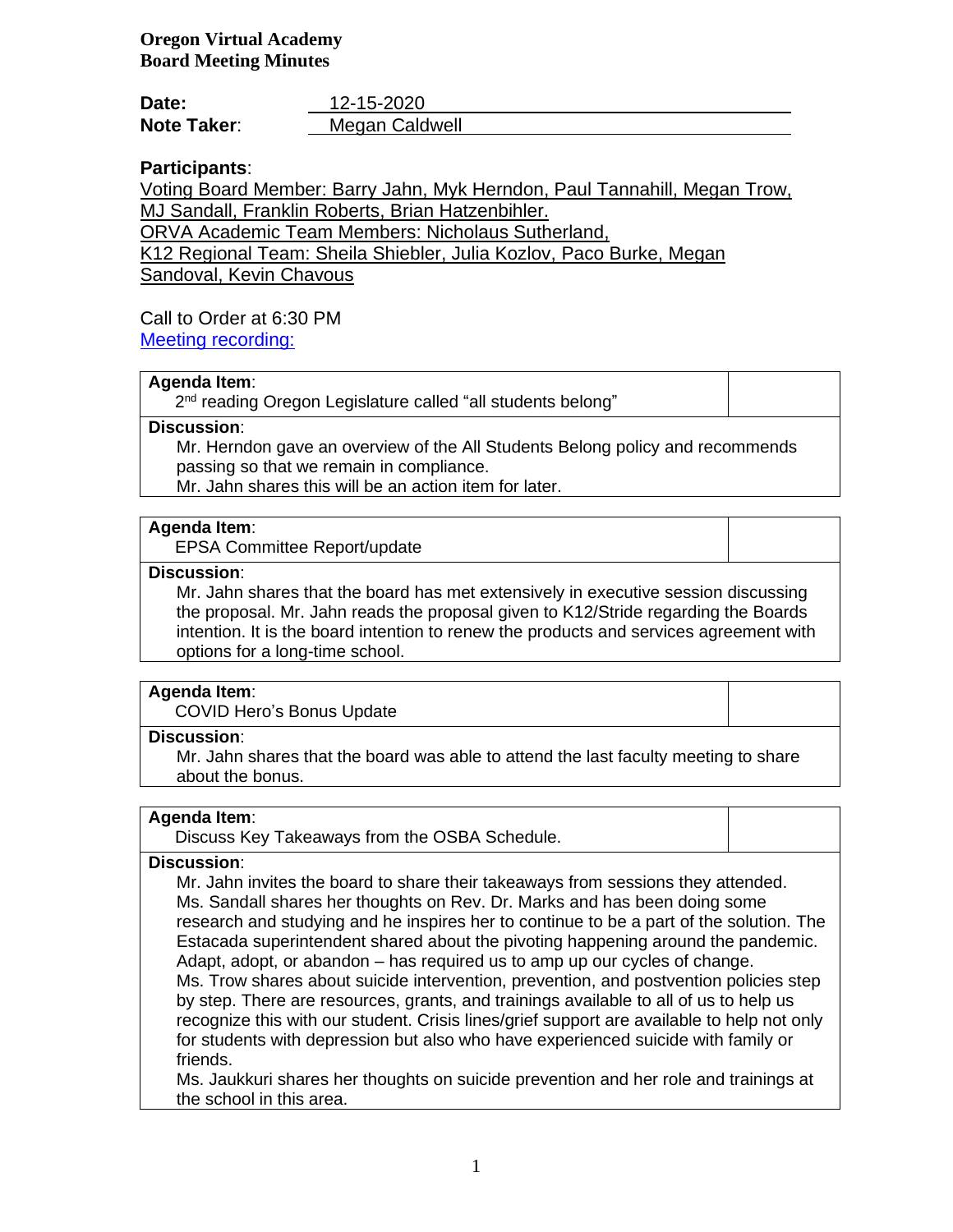## **Agenda Item**:

Board Calendar Update

## **Discussion**:

Mr. Jahn shares the board calendar and asks the board to focus on the upcoming months and look for what is coming up.

Mr. Sutherland shares an update from the NBSD annual update meeting.

Mr. Herndon shares that he needs to get in contact with OSBA to find out what policies need to be updated.

# **Agenda Item**:

Financial Report

# **Discussion**:

Mr. Burke gives an overview of the FY 21 5+7 Financials. See the full presentation [here.](https://k12inc-my.sharepoint.com/personal/mecaldwell_oregonva_org/Documents/Documents/Secretary%20to%20the%20Board/Board%20Meetings/20-21/Decmeber%202020/Regular%20Meeting%2012-15-20/1.%20ORVA%20FY21%205+7%20Financials%20Presentation%20(12-10-20)_final.pptx)

Mr. Herndon gives his recommendation to make the proposed payment to K12.

## **Agenda Item**:

K12 Inc Transition to Stride Inc.

## **Discussion**:

Ms. Sandoval shares about K12's transition to Stride Inc. and a video for introduction. See the full video [here.](https://share.vidyard.com/watch/9cr8ojFMb6NXVPjqZgoUek) Today officially K12 has changed its name from K12 to Stride. This will serve not only K-12 students but follow students past high school through career readiness courses. This will bring additional courses to our high school students. You will start seeing Stride Learning in communications. This is an addition to the schools we already partner with.

Mr. Chavous shares that there is not a determined age limit for students, and Stride has intentionally said "learners for all ages".

Mr. Chavous shares that online learning will continue for Stride and will always be our strong suit. There are some blended learning/hybrid learning models.

## **Agenda Item**:

K12 Cyber Attacks

## **Discussion**:

Ms. Sandoval gives an overview of the K12 cyber-attacks. K12 staff woke up one morning and no one could connect to email and after a few days it was uncovered that it was malicious. We brought in authorities and IT experts. It was a malware/ransom ware attack. The federal government and other school districts were attacked as well. We were lucky that none of our school systems were part of the attack. Students could continue learning uninterrupted. The decision was made during Thanksgiving to pay the ransom to protect information and staff. We were advised by authorities that if they want to get paid again, they will not expose your data. They got employee data and report data. We did issue a statement to let the public know what happened immediately.

Mr. Chavous shares that the "threat actors" will hack the system and then send emails to one of the leaders at the company and ask for money. We have installed additional layers of security to our systems. We now have 24-hour monitoring and we have hired a third party to review our plans to ensure monitoring is happening.

## **Agenda Item**:

December 2020 Staffing Report

## **Discussion**:

Mr. Sutherland gives an update on the staffing report. See the full report on page 1 of the [executive director packet.](https://k12inc-my.sharepoint.com/personal/mecaldwell_oregonva_org/Documents/Documents/Secretary%20to%20the%20Board/Board%20Meetings/20-21/Decmeber%202020/Regular%20Meeting%2012-15-20/Executive%20Director%20Board%20Packet%20December%202020.pdf)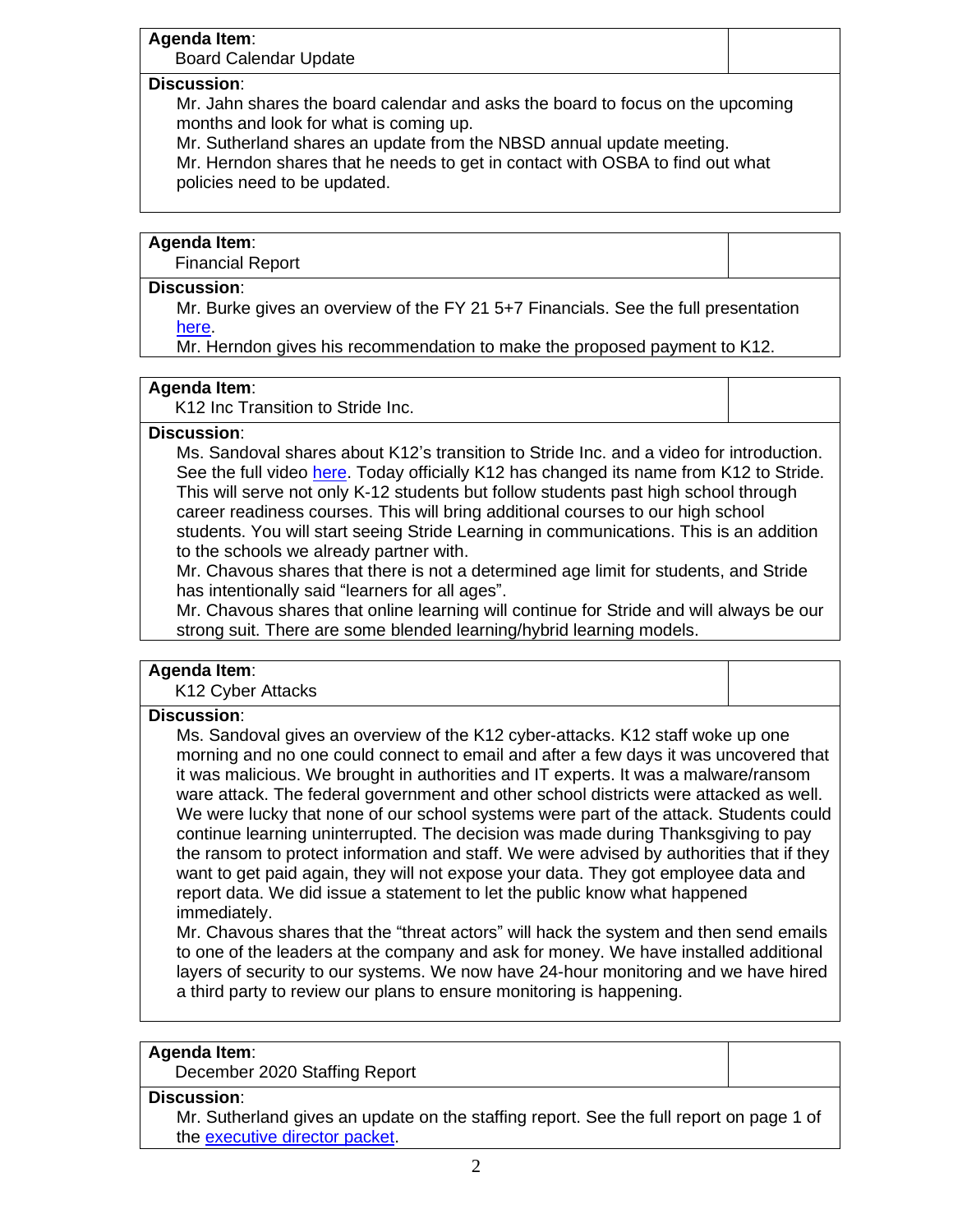## **Agenda Item**:

Enrollment vs Staffing Summary

#### **Discussion**:

Mr. Sutherland shares the tracker he uses to determine if we need to hire more staff based on enrollment numbers. See the tracker on page 2 of the [Executive Director](https://k12inc-my.sharepoint.com/personal/mecaldwell_oregonva_org/Documents/Documents/Secretary%20to%20the%20Board/Board%20Meetings/20-21/Decmeber%202020/Regular%20Meeting%2012-15-20/Executive%20Director%20Board%20Packet%20December%202020.pdf)  [Summary.](https://k12inc-my.sharepoint.com/personal/mecaldwell_oregonva_org/Documents/Documents/Secretary%20to%20the%20Board/Board%20Meetings/20-21/Decmeber%202020/Regular%20Meeting%2012-15-20/Executive%20Director%20Board%20Packet%20December%202020.pdf) There will be a proposed motion later during action items.

# **Agenda Item**:

Biggs Insurance Brokerage and Supplemental HR Services

## **Discussion**:

Mr. Sutherland shares that Biggs is one insurance provider who we came across due to a staff members spouse. We are looking for multiple vendor proposals for this. Mr. Sutherland shares that we are still looking for an HR admin to take this workload off of Stephanie and Trish's plate.

#### **Agenda Item**:

Board Satisfaction Survey

#### **Discussion**:

The admin team will set aside time at the January work session to take a deeper look into this.

## **Agenda Item**:

ORVA PTO Plan Improvements

#### **Discussion**:

Mr. Sutherland shares the current and proposed revised PTO plan improvements. See the full presentation on pages 27-32 of the **Executive Director Report.** 

#### **Agenda Item**:

Board Cover Sheet ORVA Annual Report

#### **Discussion**:

Mr. Sutherland shares the annual report from NBSD and reiterates that there is no action required. The full report can be viewed on page 33 of the [Executive Director](https://k12inc-my.sharepoint.com/personal/mecaldwell_oregonva_org/Documents/Documents/Secretary%20to%20the%20Board/Board%20Meetings/20-21/Decmeber%202020/Regular%20Meeting%2012-15-20/Executive%20Director%20Board%20Packet%20December%202020.pdf)  [Report.](https://k12inc-my.sharepoint.com/personal/mecaldwell_oregonva_org/Documents/Documents/Secretary%20to%20the%20Board/Board%20Meetings/20-21/Decmeber%202020/Regular%20Meeting%2012-15-20/Executive%20Director%20Board%20Packet%20December%202020.pdf)

#### **Agenda Item**:

Consent Agenda

#### **Discussion**:

Mr. Herndon gives a brief overview of the items in the consent agenda.

## **Action:**

Mr. Herndon moves to approve all the items in the consent agenda. Mr. Tannahill seconded the motion. All were in favor with none opposed. The motion passes.

#### **Agenda Item**:

All Students Belong

#### **Discussion**:

Mr. Herndon shares this is the discussion that occurred earlier in the meeting. This policy is suggested for adoption by OSBA.

#### **Action:**

Mr. Herndon moves to adopt the All students belong policy changes as suggested by OSBA. Mr. Roberts seconds the motion. All were in favor with none opposed. The motion passes.